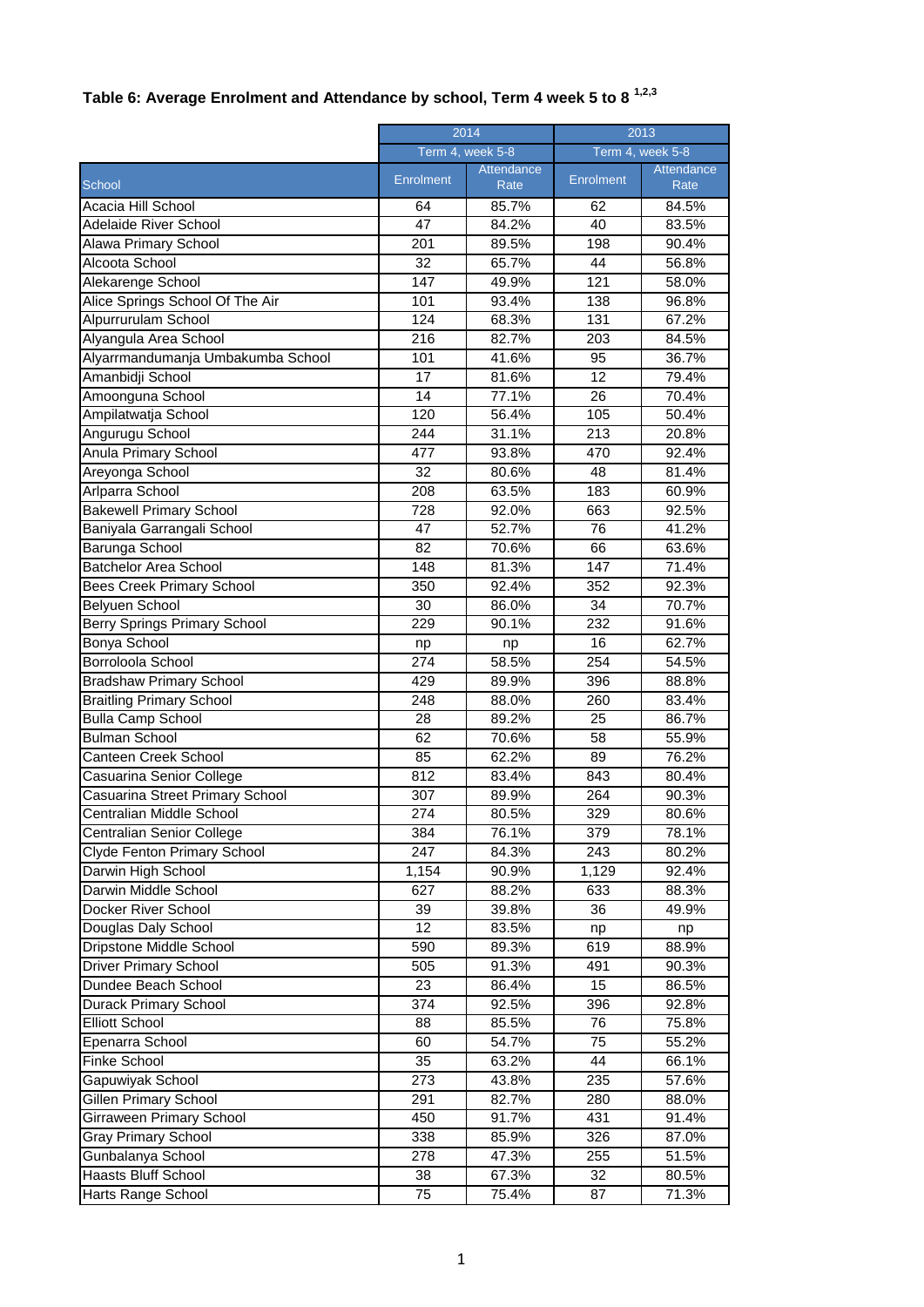|                                          | 2014             |                    | 2013             |                    |
|------------------------------------------|------------------|--------------------|------------------|--------------------|
|                                          | Term 4, week 5-8 |                    | Term 4, week 5-8 |                    |
| School                                   | Enrolment        | Attendance<br>Rate | Enrolment        | Attendance<br>Rate |
| <b>Henbury School</b>                    | 94               | 88.1%              | 88               | 88.6%              |
| Howard Springs Primary School            | 249              | 91.6%              | 247              | 87.5%              |
| <b>Humpty Doo Primary School</b>         | 414              | 88.7%              | 416              | 87.0%              |
| Imanpa School                            | 26               | 74.9%              | 26               | 59.1%              |
| Jabiru Area School                       | 281              | 78.7%              | 290              | 78.9%              |
| Jilkminggan School                       | 94               | 63.2%              | 97               | 50.8%              |
| Jingili Primary School                   | 333              | 92.0%              | 342              | 91.5%              |
| Kalkaringi School                        | 137              | 67.3%              | 147              | 58.3%              |
| Karama Primary School                    | 241              | 90.1%              | 261              | 84.9%              |
| Katherine High School                    | 575              | 78.8%              | 527              | 76.7%              |
| Katherine School Of The Air              | $\overline{219}$ | 100.0%             | 224              | 95.6%              |
| Katherine South Primary School           | 383              | 87.2%              | 397              | 88.9%              |
| Kiana School                             | 12               | 55.7%              | 14               | 94.4%              |
| Kintore Street School                    | 23               | 87.1%              | 23               | 83.0%              |
| Lajamanu School                          | 211              | 59.7%              | 191              | 50.7%              |
| Laramba School                           | 65               | 66.3%              | 62               | 66.5%              |
| Larapinta Primary School                 | 298              | 87.6%              | 293              | 88.0%              |
| Larrakeyah Primary School                | 362              | 92.3%              | 382              | 90.9%              |
| <b>Leanyer Primary School</b>            | 520              | 90.9%              | 539              | 92.9%              |
| Ludmilla Primary School                  | 145              | 89.8%              | 193              | 84.7%              |
| MacFarlane Primary School                | 207              | 81.0%              | 224              | 77.0%              |
| Malak Primary School                     | 284              | 86.1%              | 295              | 83.0%              |
| Mamaruni School                          | 63               | 41.1%              | 81               | 49.4%              |
| Maningrida College                       | 651              | 57.1%              | 627              | 45.4%              |
| Manunda Terrace Primary School           | 203              | 87.1%              | 223              | 84.9%              |
| Manyallaluk School                       | 23               | 64.2%              | 25               | 82.3%              |
| Mataranka School                         | 42               | 88.3%              | 53               | 85.2%              |
| Mbunghara School                         | 12               | 66.9%              | np               | np                 |
| Middle Point School                      | 23               | 90.3%              | 26               | 84.5%              |
| Milikapiti School                        | 80               | 76.7%              | 79               | 87.2%              |
| Milingimbi School                        | 322              | 41.5%              | 365              | 36.7%              |
| Millner Primary School                   | 213              | 87.0%              | 230              | 87.4%              |
| Milyakburra School                       | 51               | 50.4%              | 39               | 52.0%              |
| Minyerri School                          | 178              | 72.7%              | 193              | 68.8%              |
| <b>Moil Primary School</b>               | 307              | 88.8%              | 338              | 86.8%              |
| Moulden Primary School                   | 386              | 86.9%              | 390              | 82.7%              |
| Mount Allan School                       | 72               | 66.3%              | 66               | 62.8%              |
| Mulga Bore School                        | 28               | 45.5%              | 34               | 51.7%              |
| Murray Downs School                      | 24               | 55.3%              | 40               | 79.0%              |
| Mutitjulu School                         | 44               | 74.4%              | 42               | 40.0%              |
| Nakara Primary School                    | 557              | 92.6%              | 506              | 92.8%              |
| Nemarluk School                          | 140              | 89.9%              | 140              | 87.4%              |
| <b>Neutral Junction School</b>           | 20               | 58.3%              | 13               | 68.4%              |
| Newcastle Waters School                  | 13               | 72.0%              | np               | np                 |
| Nganambala School                        | 21               | 86.5%              | 22               | 90.9%              |
| Nganmarriyanga School                    | 144              | 72.1%              | 132              | 53.2%              |
| Ngukurr School                           | 313              | 71.9%              | 328              | 62.7%              |
| Nhulunbuy High School                    | 186              | 82.3%              | 228              | 81.6%              |
| Nhulunbuy Primary School                 | 478              | 86.6%              | 579              | 88.0%              |
| Nightcliff Middle School                 | 267              | 84.6%              | 243              | 85.8%              |
| <b>Nightcliff Primary School</b>         | 501              | 90.4%              | 513              | 89.6%              |
| Northern Territory Open Education Centre | 567              | 100.0%             | 606              | 100.0%             |
| Ntaria School                            | 181              | 59.2%              | 172              | 66.5%              |
| Numbulwar School                         | 163              | 61.0%              | 141              | 53.0%              |
| Nyirripi School                          | 40               | 46.7%              | 37               | 43.6%              |
| Palmerston Senior College                | 404              | 78.3%              | 466              | 82.9%              |